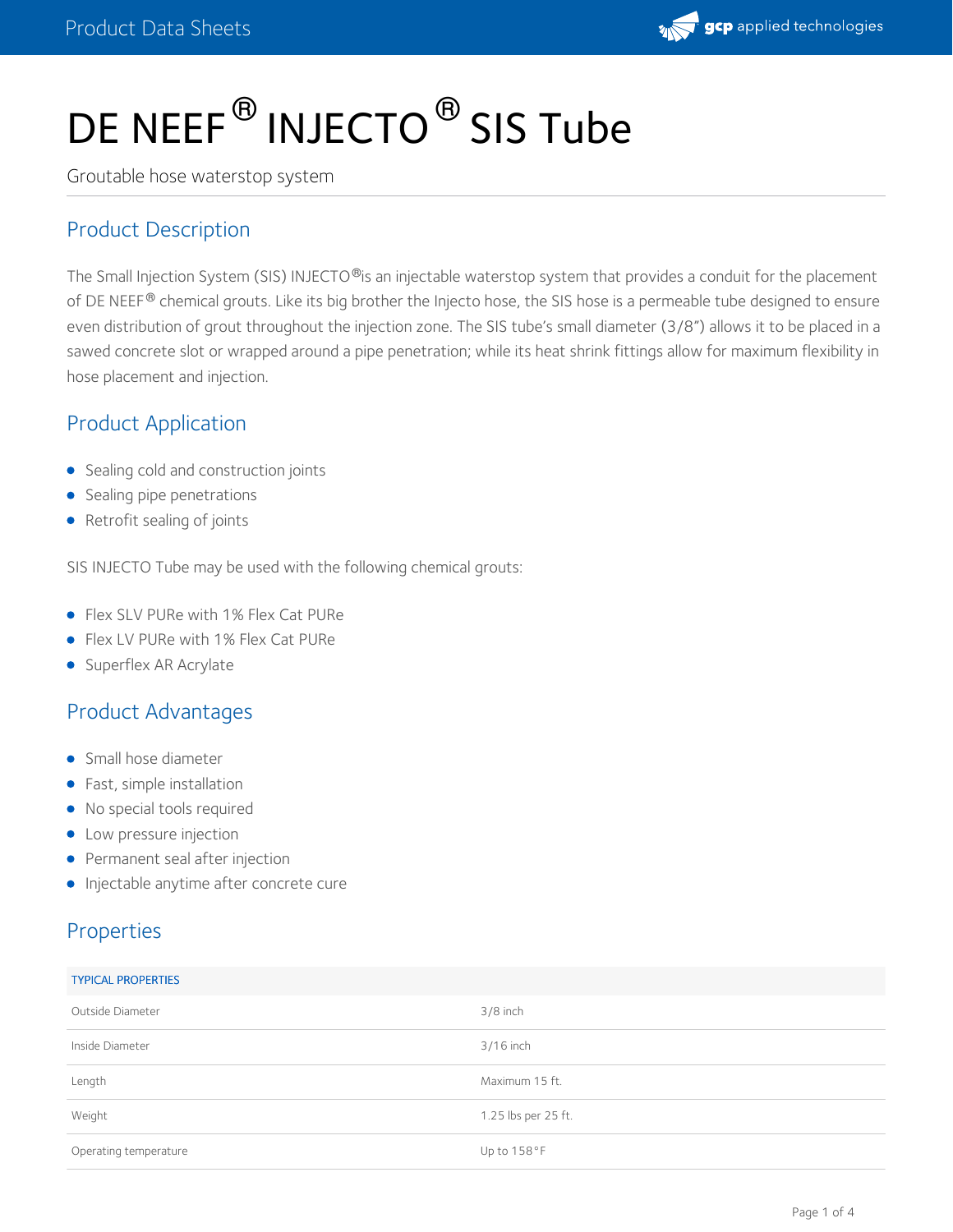

| Tensile strength steel wire | Approx. 261,000 psi |
|-----------------------------|---------------------|
| Diameter filter pores       | 35 microns          |

Note: The data shown above reflects typical results based on laboratory testing under controlled conditions. Reasonable variations from the data shown above may result.

## Installation Guidelines

#### Cold Joint Procedure:

The green SIS INJECTO Tube is installed onto the hardened concrete during formwork installation. In case of rough surfaces, any gap between SIS INJECTO Tube and the surface should be filled with SWELLSEAL  $^\text{\textregistered}$ WA.

The green SIS INJECTO Tube is cut to the required length on the job site. (Recommended length 15 ft. or less). The cut ends are inserted into the black heat shrink sleeves. Apply sufficient heat with a hair dryer or hot air gun to allow sleeves to shrink onto the tube. Use caution not to melt the sleeve. Torches or other open flames are not recommended. Pull gently on the clear plastic tubing to insure the sleeve is snug.

The green SIS INJECTO Tube is attached to the concrete with the anchoring clips between the inner and outer reinforcing bars. Attach the anchoring clips to the concrete every 12 inches with concrete anchors or nails applied with a powder actuated system.

When beginning the next 15 ft run of SIS INJECTO Tube, line up the ends of the two black sleeves so that the green SIS INJECTO Tubes are parallel to each other, but do not touch. Provide a space between the two hoses of 2-3 inches. This will help avoid cross contamination of the two green SIS INJECTO Tubes during the grouting operation.

Always terminate the green SIS INJECTO Tube into heat shrink sleeve and allow for a minimum of 2-1/2" of concrete cover. Do not run the green SIS INJECTO Tube outside the form work.

Cut packer tubing to length as required to reach a formholder packer or to extend outside the formwork. The clear packer tubing should be secured with tie wire to the rebar to prevent movement during the pour.

The formholder packers can be either nailed to wooden formwork or attached to the rebar with steel tie wire if metal forms are used.

If formholder packers are used, attach the clear packer tubing directly to them If the clear packer tubing is being run outside the form work, protect the open ends with a plastic cap or tape and take measures to protect them from damage during formwork installation and stripping.

#### Saw Cut Procedure:

- With a concrete cutting blade, create a slot in the cold joint to a depth of at least 2". (Always use proper PPE; **1.** goggles, respirator, gloves, etc. when cutting concrete.)
- **2.** Clean all concrete dust out of the slot with water or compressed air.
- Install SIS INJECTO Tube into bottom of joint (maximum 15 ft. lengths). Make sure injection fittings are properly attached to the tube. **3.**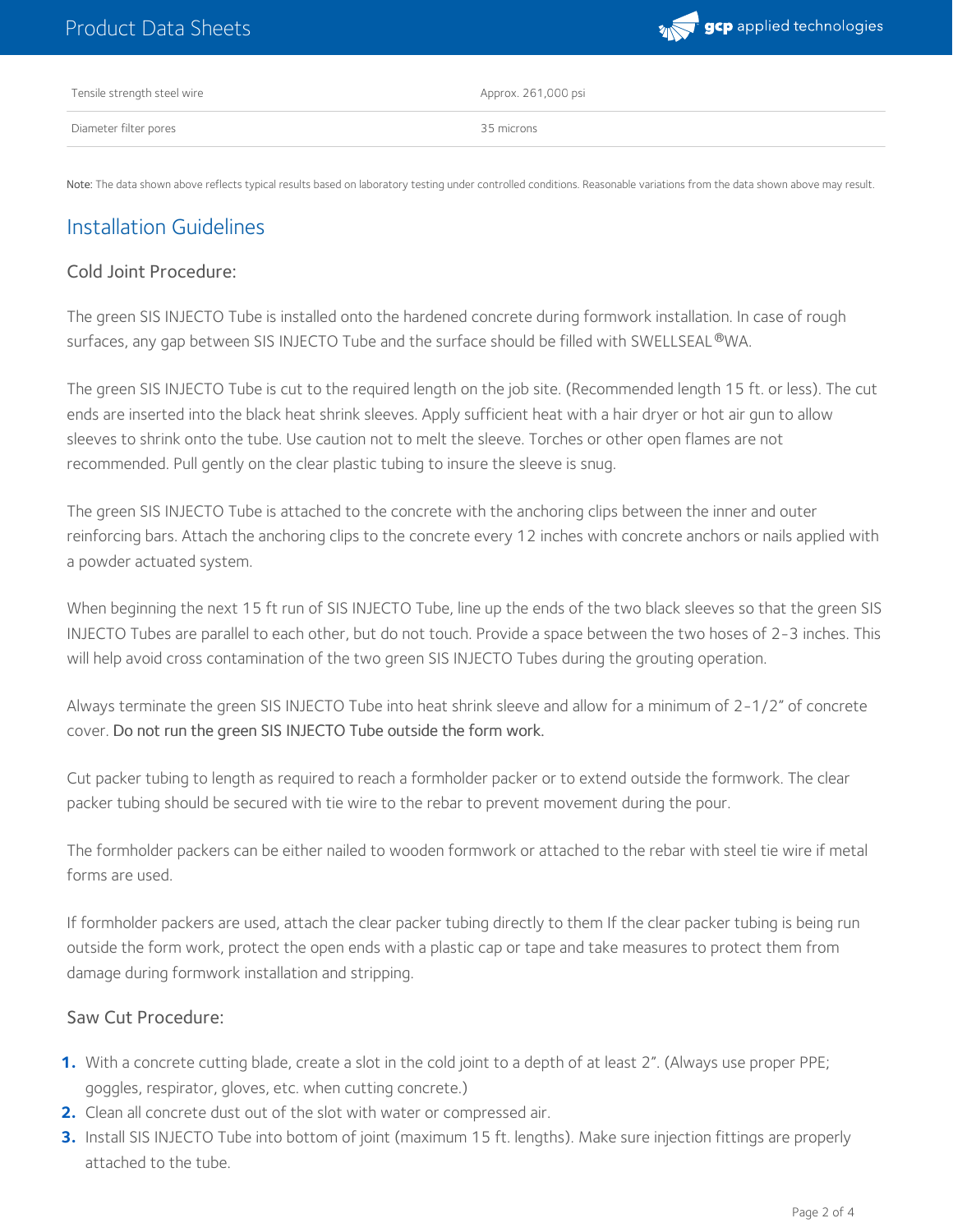## Product Data Sheets



- **1.** Extend the clear packer tubes to the surface of the wall or floor and allow enough excess tubing to protrude for easy access during pumping. DO NOT ALLOW GREEN SIS INJECTO TUBE TO EXTEND OUT OF THE SAW CUT!
- Place an open cell backer rod or dry (unoiled) oakum into the saw cutto a depth equal to twice the width of the saw cut. Example: in <sup>a</sup> 3/8" saw cut, push the backer rod to <sup>a</sup> depth of 3/4". **2.**
- Fill the gap over the backer rod cover material such as Deneplug hydraulic cement, Denepox Gel 125, or Denepox Rapid Gel epoxy gels. **3.**
- **4.** Allow sufficient time for the epoxy or hydraulic cement to fully cure.
- **5.** Inject with desired injection resin per injection instructions.

#### Injection Procedure:

- **1.** Test the system for conductivity by attaching a water pump to the end of the first clear packer hose (inlet). Pump water until flow is detected at the next clear packer hose (exit). **1.**
- 2. If a hydro active resin is to be used, crimp off the exit hose and pressure the system to 200 psi. This will "wet out" the injection area and any adjacent cracks. If <sup>a</sup> two component acrylate is to be injected, this step is unnecessary. **2.**
- **3.** Mix resin per instructions on the Data Sheet for the specific product used.
- **4.** Conduct a cup test to insure proper reactivity of the resin.
- **5.** Connect the resin pump to the clear packer hose (inlet) of the first tubing run.
- **6.** Pump resin until it is observed at the exit hose.
- 7. Crimp off the exit hose and slowly raise pump pressure as required to get grout flow. Depending on the resin selected, injection pressures will vary; however, it is not recommended that pump pressures exceed <sup>600</sup> PSI. **7.**
- Consult project specifications for injection termination criteria. This may be a specific pump pressure, a volume of grout pumped, or pump to refusal. **8.**
- **9.** After reaching grout termination criteria, crimp off the injection tube and repeat the procedure at the next tube run.
- **10.**Repeat with all tubes until all tube runs are injected.
- 11. After injection resin has cured, cut off clear packer tube ends flush with concrete surface and patch with Deneplug hydraulic cement, Denepox Gel 125, or Denepox Rapid Gel epoxy gels.

# Packaging & Handling

#### SIS INJECTO Kit Contains:

- Green SIS INJECTO Tube: 100 ft.
- Clear PVC Packer Tubing : 18 ft.
- Heat Shrink fittings: 12 pieces
- Anchoring clips: 100 pieces

Unlimited shelf life when stored in a dry place.

# Injecto Tube Construction

A high strength spiral wire coil (1) prevents collapse during concrete placement, while the non-woven filter membrane (2) prevents the tube from being clogged with concrete particles. A bright green reinforced mesh sleeve (3) protects the tube and allows for easy inspection before the pour. Wherever challenging applications for injection hose , the SIS INJECTO Tube system can provide maximum flexibility for your injection needs.